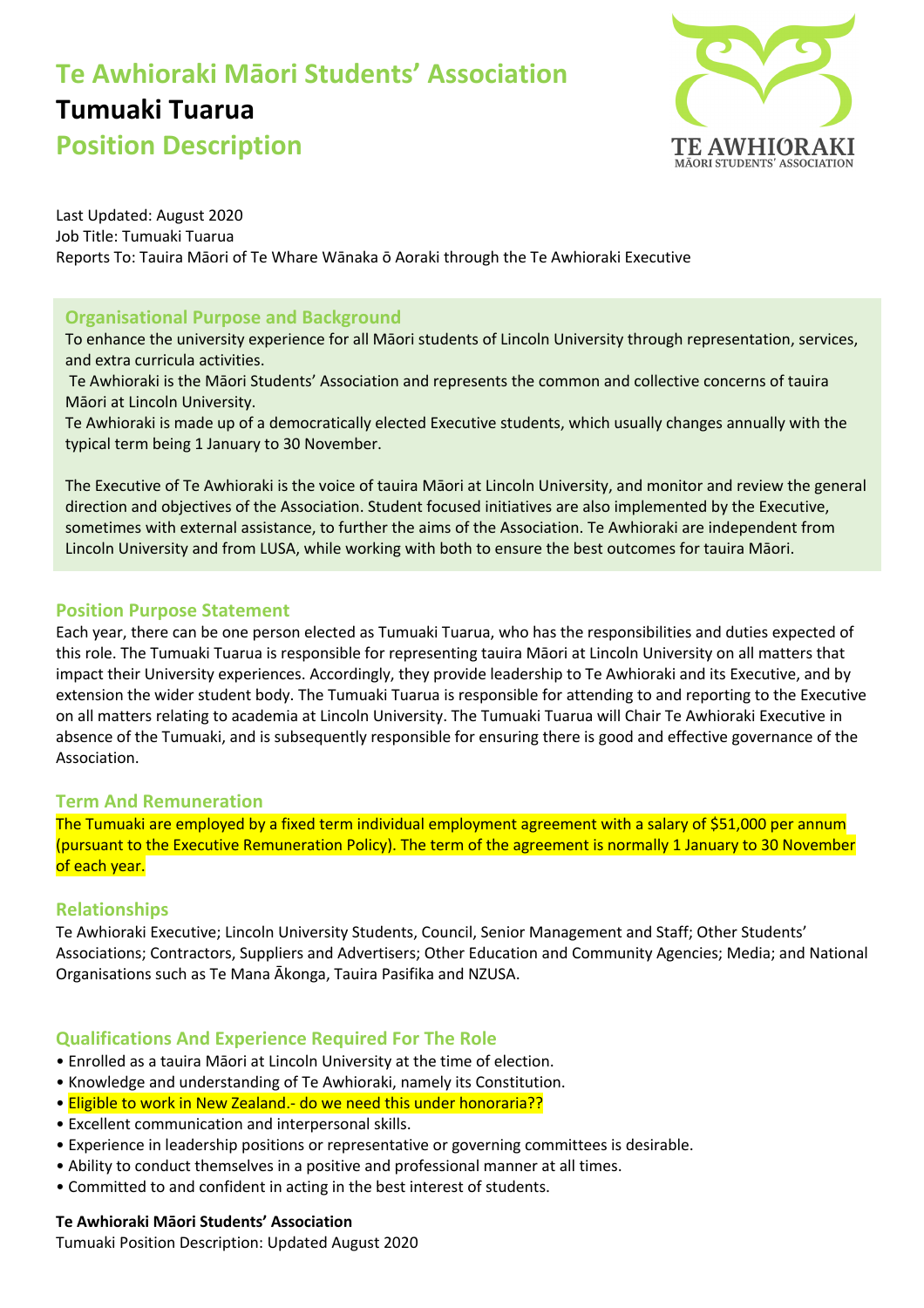# **Te Awhioraki Māori Students' Association Tumuaki Tuarua Position Description**



- Organisational, delegation and supervisory skills.
- Ability to inspire and work alongside a team.
- Self-motivated, proactive with excellent time management skills to prioritise, multitask and work under pressure.
- Innovative to the extent of identifying issues and generating solutions to improve Te Awhioraki.

• As the University is a multi-cultural environment there is a requirement for the successful candidate to have the ability to work with people from a wide variety of other cultures.

# **Key Responsibilities And Outputs**

#### **Governance**

Responsible for maintaining a high level of governance within the Association.

- Monitoring and reviewing the strategic plan, priorities annual plan, budget and policies.
- Ensure the Association is operating in accordance with its Constitution and undertake any action required to maintain compliance as required.
- Attend and Chair all Te Awhioraki Executive Committee meetings and any committees as appointed to by Te Awhioraki.
- Submit work reports as per the relevant Te Awhioraki policy.

## **Te Awhioraki Executive**

Responsible for coordination and managing the Te Awhioraki Executive.

- Supervise and provide support to the Executive to achieve their duties and responsibilities.
- Ensure Executive Members carryout their duties and responsibilities to the required standards.
- Promptly address and performance or other issues that may affect their role.
- Initiate and implement campaigns that will promote either the student viewpoint, or be of benefit to students in collaboration with all Te Awhioraki associates.
- Attending to and reporting to the Executive on matters related to academia at Lincoln University.
- Responsible for democratic and effective Executive elections including by-elections.

## **Representation**

Responsible for ensuring consistent promotion of the academic and personal wellbeing of students.

• To be involved in key issues relevant to Te Awhioraki.

• Attend and report on committees, working-groups and Boards that the Tumuaki are appointed to from time-totime to represent Lincoln University students.

- Meet with Executive Members prior to their respective committee meetings to provide advice and support.
- Actively seek and monitor a range of student perspectives on range of issues.
- Ensure feedback is captured and effectively reported through the appropriate fora.
- Support LUSA's Student Advice service with advocacy cases, as required.

## **Operational**

Many operational responsibilities will be carried out with the support of the Executive, and not fall solely to the Tumuaki, but the Tumuaki shall oversee and ensure the adequate carrying out these, which may be in the following areas:

• Be an active contributor to the planning of the Association including preparation of budgets, policies and annual plans and refocusing of strategic priorities, if necessary.

- Events as outlined in the annual plan.
- Media Facebook, Instagram, posters, published materials and others.
- Merchandise assist and oversee the design and ordering of Association merchandise.

• Personnel - assist in the recruitment of key personnel and ensure the Executive are an appropriate employer.

## **Relationship Management**

Responsible for managing and coordinating key relationships of the Association including Lincoln University, national bodies, and other student organisations.

• Develop and maintain collaborative relationships with key members of Lincoln University, students and student groups.

## **Te Awhioraki Māori Students' Association**

Tumuaki Position Description: Updated August 2020